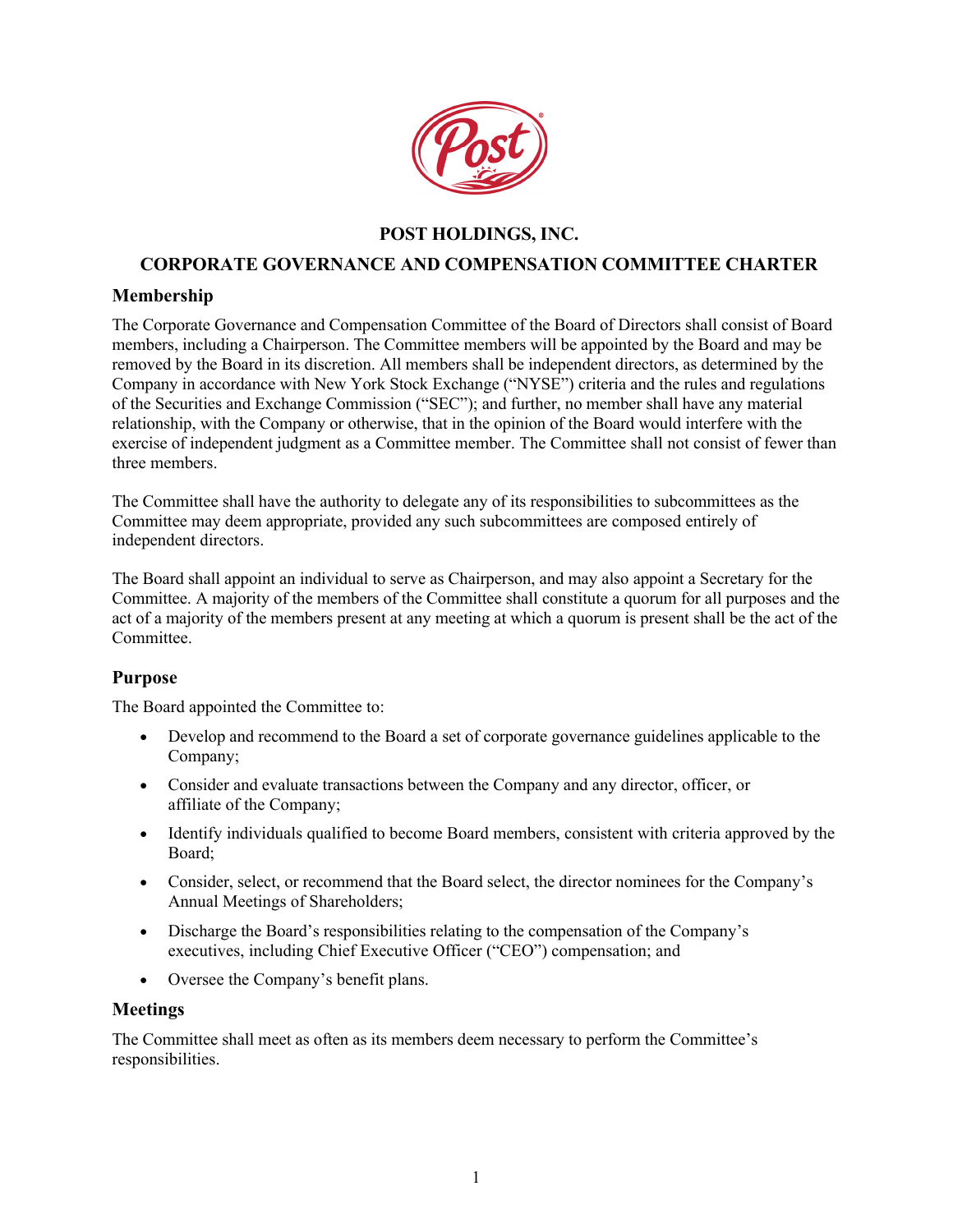## **Authority and Responsibilities**

The Committee will make regular reports to the Board and will propose any necessary action to the Board. The Committee will review and assess the adequacy of this Charter at least annually. The Committee will annually evaluate its own performance. The Committee, in its discretion, may meet with the Company's internal auditors and/or independent auditors to address any concerns it may have in the course of discharging its responsibilities, and will make itself available to review and respond to any concerns or issues that may be raised by such auditors.

The Committee, to the extent it deems necessary or appropriate, with respect to compensation, will:

- Develop and recommend to the Board for approval a set of corporate governance guidelines applicable to the Company, review such guidelines at least annually, and recommend changes as necessary.
- Coordinate and oversee an annual self-assessment of the Board and each Committee of the Board, the results of which will be presented to the Board and each of its Committees.
- Review and determine the fairness to the Company of any transaction between the Company and any officer, director, or affiliate of the Company that would be required to be disclosed in the Company's annual proxy statement under SEC rules and regulations.
- Identify, review and recommend to the Board nominees for election as directors, including recommending approval or disapproval of potential nominees submitted by any shareholder or group of shareholders.
- Review and make recommendations to the Board regarding the size and composition of the Board, with respect to structure, organization, compensation, and other practices of the Board, and develop and recommend to the Board criteria for the selection of individuals to be considered for election to the Board.
- Review and recommend candidates proposed by management for appointment as Section 16 executive officers.
- Oversee the evaluation of management and review and advise on CEO succession planning.

When in the Committee's sole discretion it deems necessary or appropriate, the Committee may retain and terminate any search firm to be used to identify director candidates, including the sole authority to approve the search firm's fees and other retention terms. The Company must provide for appropriate funding, as determined by the Committee, for payment of services provided by the search firm employed by the Committee.

The Committee, to the extent it deems necessary or appropriate, with respect to compensation, will:

- Review and approve the Company's goals and objectives relevant to CEO compensation, evaluate CEO performance in light of those goals and objectives, and determine CEO compensation levels based on its evaluation.
- Consider the Company's performance and relative shareholder return, the value of similar incentive awards to CEOs at comparable companies, and the awards given in past years when determining the long-term incentive component of CEO compensation.
- Approve direct and indirect remuneration of all non-CEO Section 16 executive officers and other executives as may be determined.
- Make recommendations to the Board with respect to incentive compensation and equitybased plans that are subject to Board approval.